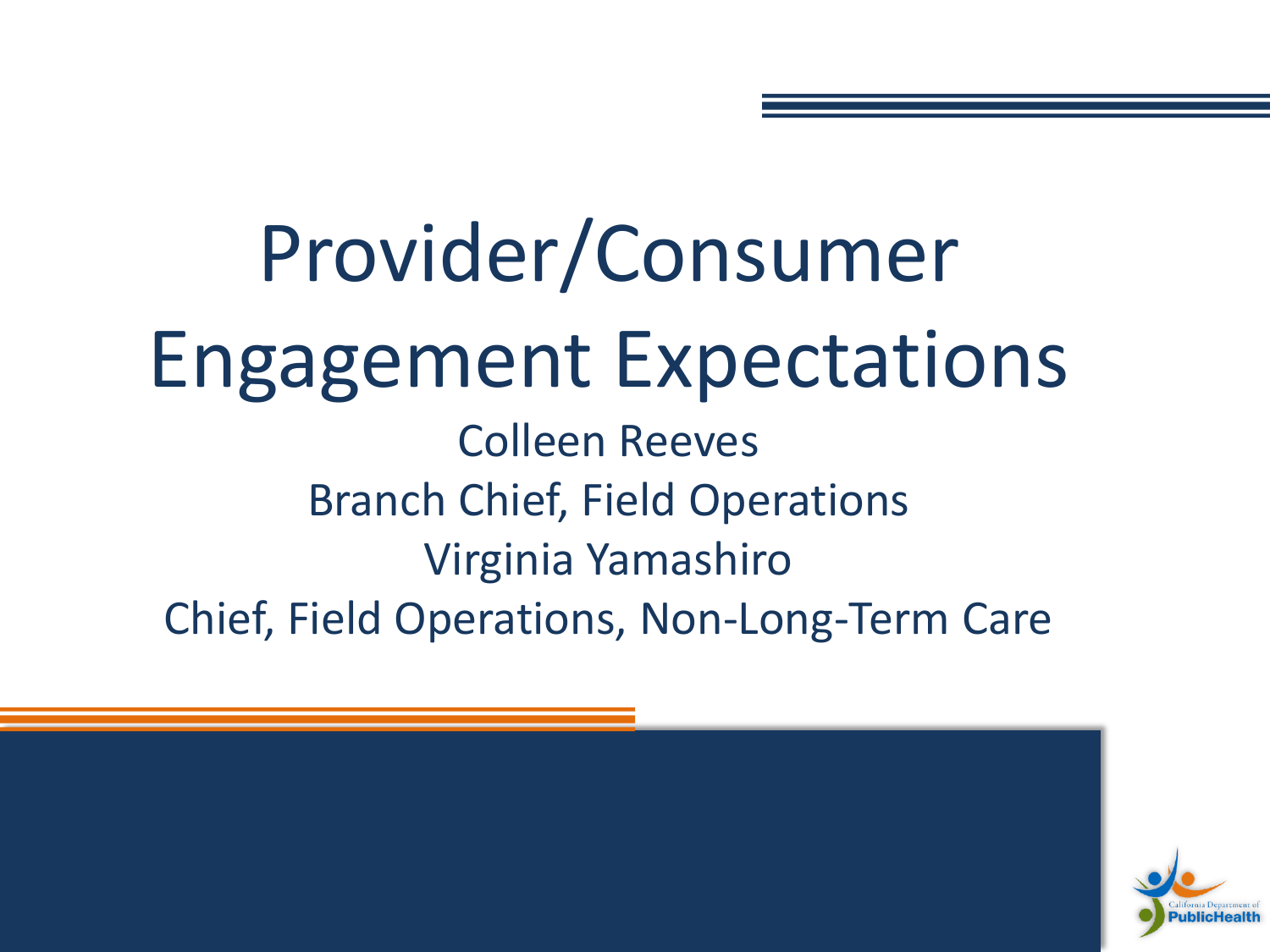## **Provider and Consumer Engagement Expectations (PaCEE) Project**

Goal: To list provider and consumer (public) expectations of CDPH L&C during surveys, complaint investigations, informal conferences, and appeal processes and to meet these expectations in the performance of L&C activities.

- Provider and surveyor workgroup meetings Initiated July 2016
- Consumer workgroup meetings initiated December 2016

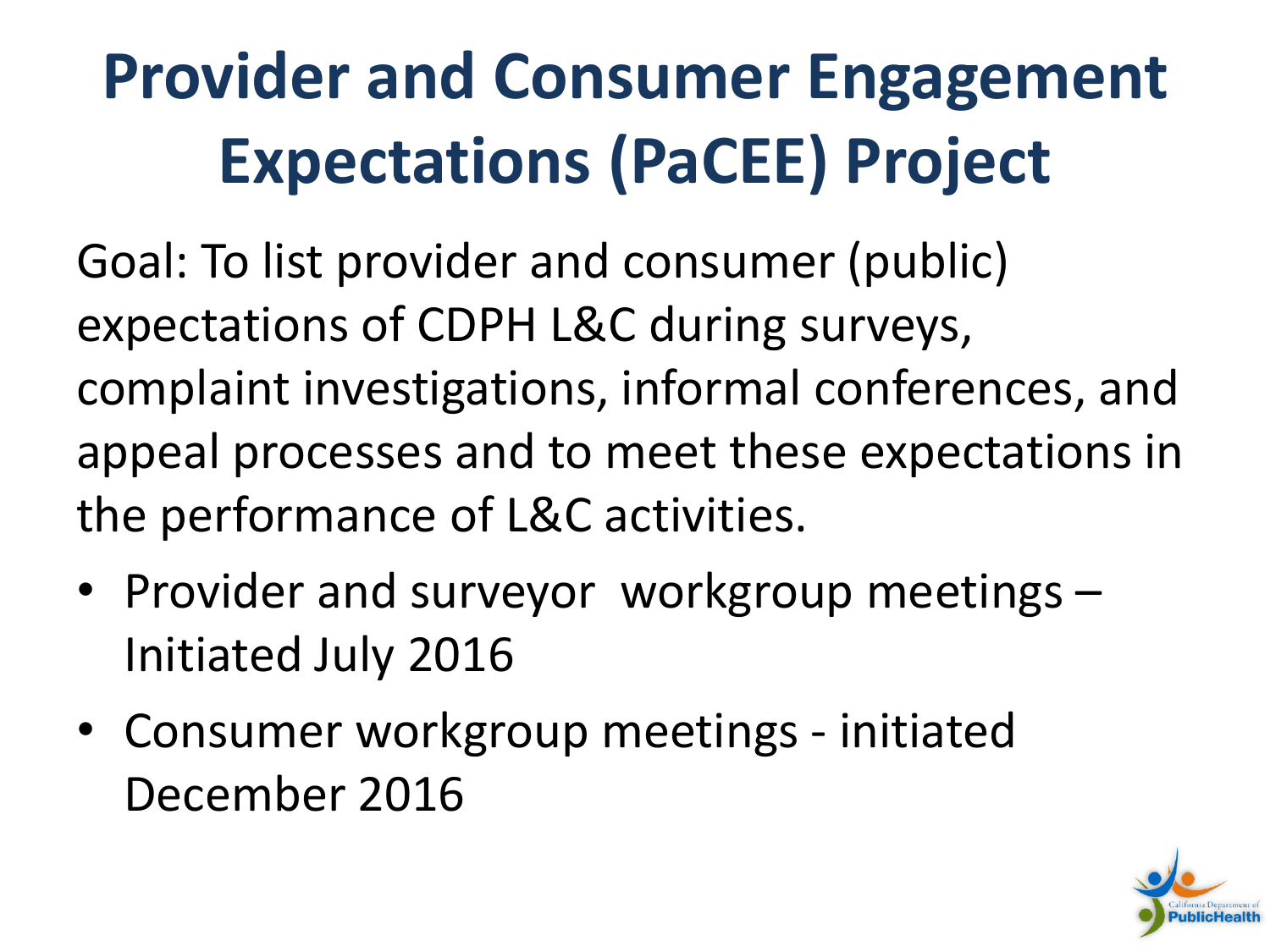## **Examples of Expectations**

For providers: CDPH team/surveyor will conduct investigation and survey process in an unbiased and neutral manner with an open mind and non-judgmental approach.

For customers: CDPH surveyors are trained, qualified and knowledgeable in survey and investigative processes.

Surveyor Code of Conduct will also be refined and included in the New Surveyor Academy.